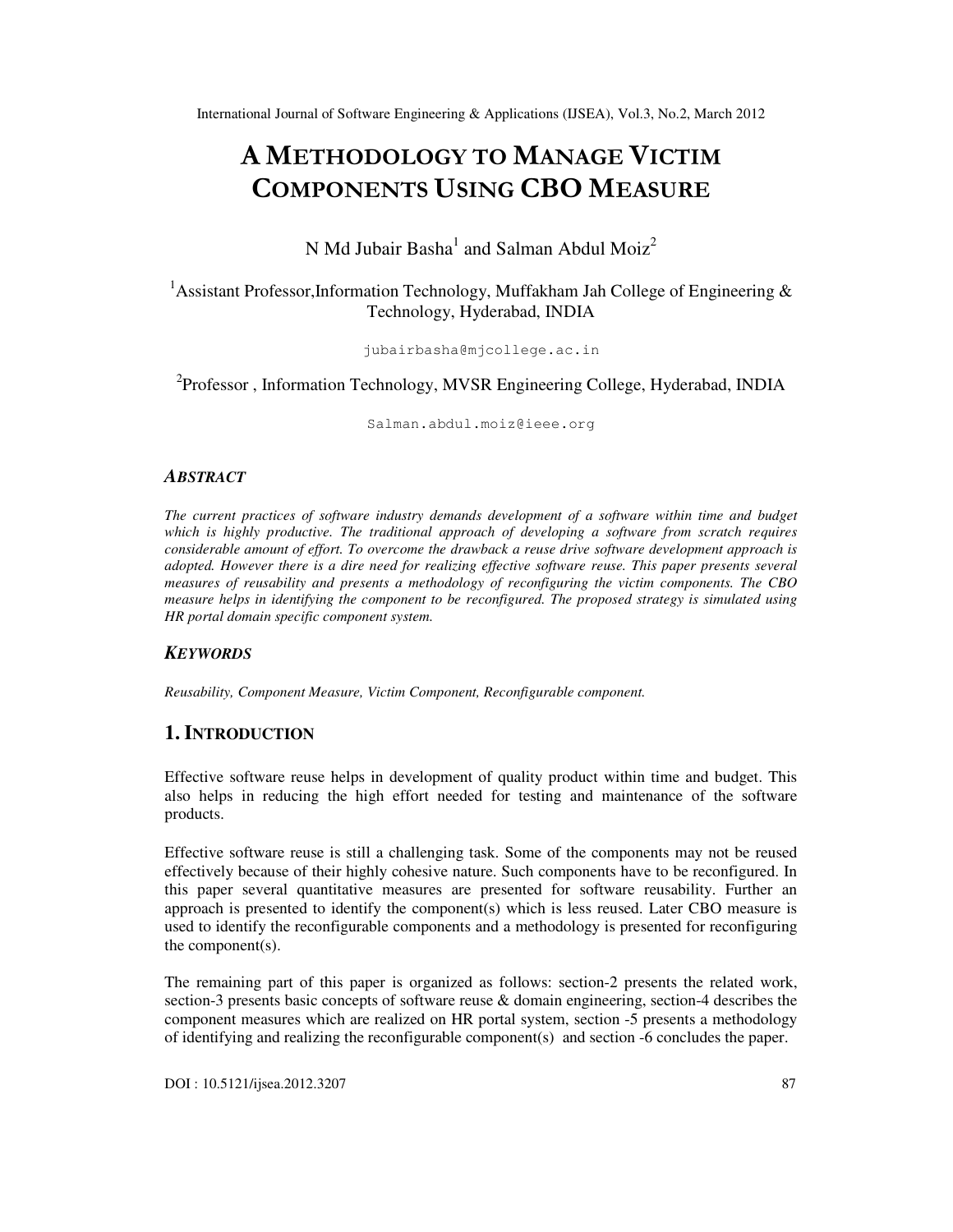# **2. RELATED WORK**

Reusability metrics defines an approach to measure reusable components. Several reusability metrics have been proposed in literature which has less emphasis on quantitative metrics. In [10] reusability metrics are based upon four characteristics viz. Self descriptiveness, modularity, portability and platform independence. However their weights are assumed based on assumed value which is qualitative in nature. In [11] a subset of reusability metrics are proposed. Though this approach is more efficient than non-automatable techniques, however the goal is to reuse the components interfaces only. This approach lacks the reuse measures at the design level. Zhongjie Wang et.al [12], proposed that the deficiencies of the components which are not suitable for reuse has to be redesigned. However no such approach to identify such components is presented.

In this paper certain software reusability measures are presented. Later a quantitative strategy is presented to identify the components which are to be reconfigured.

# **3. SOFTWARE REUSE**

Software Reuse is the use of available software or to build new software from software knowledge. Reusable assets can be either reusable software or software knowledge. Reusability is a property of a software asset that indicates it's probability of reuse [1]. Software Reuse means the process that use "designed software for reuse" again and again [2]. By software reusing, we can manage complexity of software development, increase product quality and makes faster production in the organization.

Recently, design reuse has become popular with (object-oriented) class libraries, application frameworks, design patterns and along with the source code [3]. Jianli et al. proposed two complementary methods for reusing existing components. Among them one allows component evolution itself, which is achieved with binary class level inheritance across component modules. The other is by defined semantic entity so that they can be assembled at compile time or bind at runtime. Although component containment still is the main reuse model that leads to contribute the software product lines development [4]. Regarding the components much information has to be collected, maintained and processed for the retrieval of the components. Maurizio has proposed a methodology to automatically build a software catalogue the tools for archiving and retrieval of information are presented [5]. Software Reuse can be broadly divided into two categories viz. product reuse and process reuse. The product reuse includes the reuse of a software component and by producing a new component as a result of module integration and construction. The process reuse represents the reuse of legacy component from repository. These components may be either directly reused or may need a minor modification. The modified software component can be archived by versioning these components. The components may be classified and selected depending on the required domain. [6].

## **3.1 Domain Engineering**

Software Reuse can be improved by identifying objects and operations for a class of similar systems, i.e. for a particular domain. In the context of software engineering domains are application areas [7].

There are various definitions of what a *domain* is. Czarnecki's defines [8]:" an area of knowledge scoped to maximize the satisfaction of the requirements of stakeholders, which includes concepts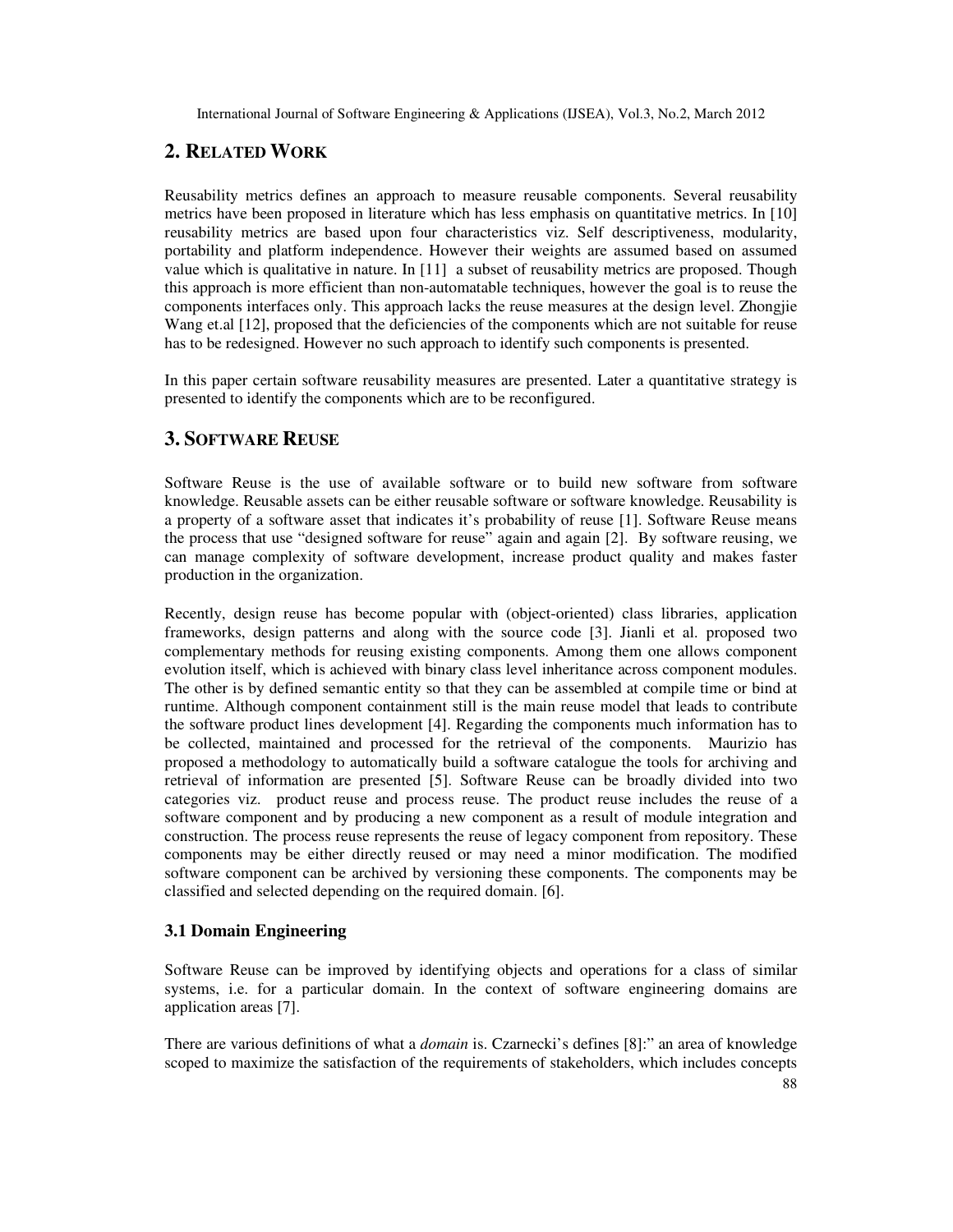and terminology understood by practitioners in the area and the knowledge of how to build (part of) systems in the area".

Domain Engineering is a process in which the reusable component is developed and organized and in which the architecture meeting requirements of the domain is designed [9].

Domain Engineering can be defined by identifying the candidate domains and performing domain analysis and domain implementation which includes both application engineering and component engineering. Domain Analysis is a continuing process of creating and maintaining the reuse infrastructure in a certain domain. The main objective of domain analysis is to make the whole information readily available. The relevant components (if available) has to be extracted from the repository rather than building the new components from the scratch for a particular domain.

Domain Analysis mainly focuses on reusability of analysis and design, but not code. This can be achieved by building common architectures, generic models or specialized languages that additionally improve the software development process in the specific problem area of the domain. A vertical domain is a specific class of systems. A horizontal domain contains general software parts being used across multiple vertical domains. Mathematical functions libraries container classes and UNIX tools are the examples of horizontal reuse. The purpose of domain engineering is to identify objects and operations of a class in a particular problem domain [7]. In the process of domain analysis, each component identified can be categorized as follows.

- General-purpose components: These components can be used in various applications of different domains (horizontal reuse).
- Domain-specific components: They are more specific and can be used in various applications of one domain (vertical reuse).
- Product-specific components: They are very specific and custom-built for a certain application, they are not reusable or only useful to a small extent.

## **3.2 HR Portal Application**

The system is designed in such a way that the client can interact with the web tier and business tier and can connect to the Data Access Object(DAO) component. The web-tier component consists of the JSP's and Servlets.The Business tier consists of the EJB's.The DAO's consists of the classes with its objects communicating to the database.The web-tier components are HttpServlet, HRProcessServlet, Login Servlet, InterviewResultServlet and RegistrationServlet classes.The Business-tier components are EmployeeBean, InterviewResultsBean, HRProcessBean are the three stateless bean classes.The DAO components are BaseDAO, EmployeeDAO, InterviewDAO, HRDAO, ProcessDAO classes.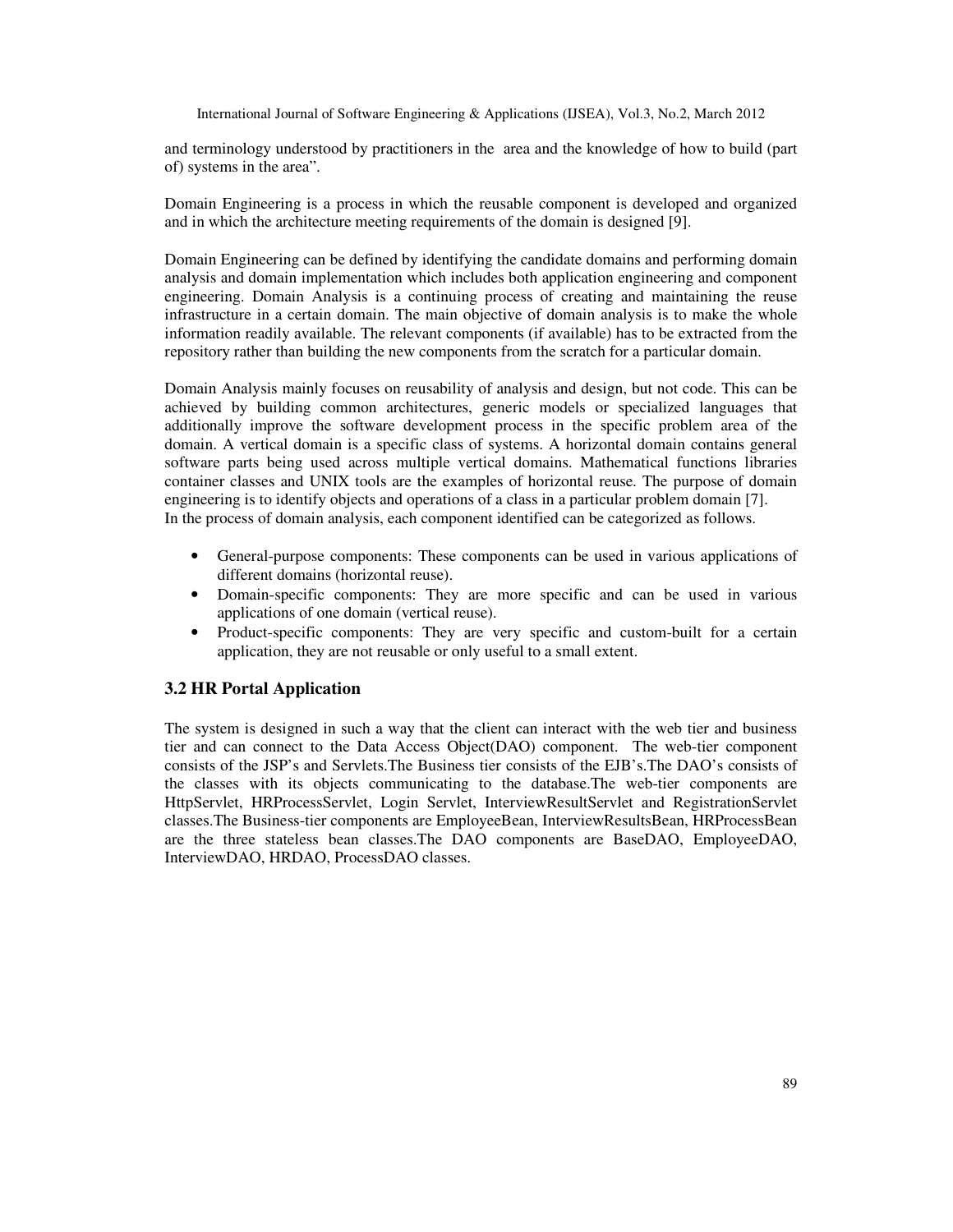

Figure 1. Components of HR Portal Application

# **4. COMPONENT MEASURES**

Most of the reuse driven approaches often maintains a repository of reusable components. However an approach is needed to identify those components which are not reused or might have been used very less. Such components are known as Victim components. These components have to modified or reconfigured to achieve high reusability.

The Object Oriented metrics are useful for measuring the effectiveness of component reusability. These metrics are also helpful in identifying the victim components. Some of these metrics are described as follows.

#### **4.1 Weighted Component Measure (WCM)**

Each component may have several classes and each class may have several methods  $m_1, m_2, m_3, \ldots, m_n$ . The complexity of all the methods of a particular class is evaluated to find weighted method measure of a class (WMC).

The Weighted Component Measure (WCM) is the sum of Weighted Method Measure of Classes which are composed in the given component.

$$
WCM1 = WMC1+WMC2+.................+WMCn
$$
  
where WMC<sub>i</sub> is a Weighted Measure of a classes i=1 to n

The weighted measure of a particular class in a given component is evaluated as

$$
WMC_1 = C[M_1] + C[M_2] + C[M_3] + \dots + C[M_K]
$$
  
Where  $M_1$  to  $M_K$  are the methods of a class.

The complexity of a method is evaluated as follows.

 $C[M_i]$ = Number of edges – Number of vertices +1 (in a particular flow graph)

$$
\quad \text{or} \quad
$$

 $=$  Number of Decision Elements of a method  $+1$ 

The HR Portal Application consists of three components i.e. Web-Tier, Business-Tier, Data Access Object. These three components consists of 13 classes. Web tier component contains 5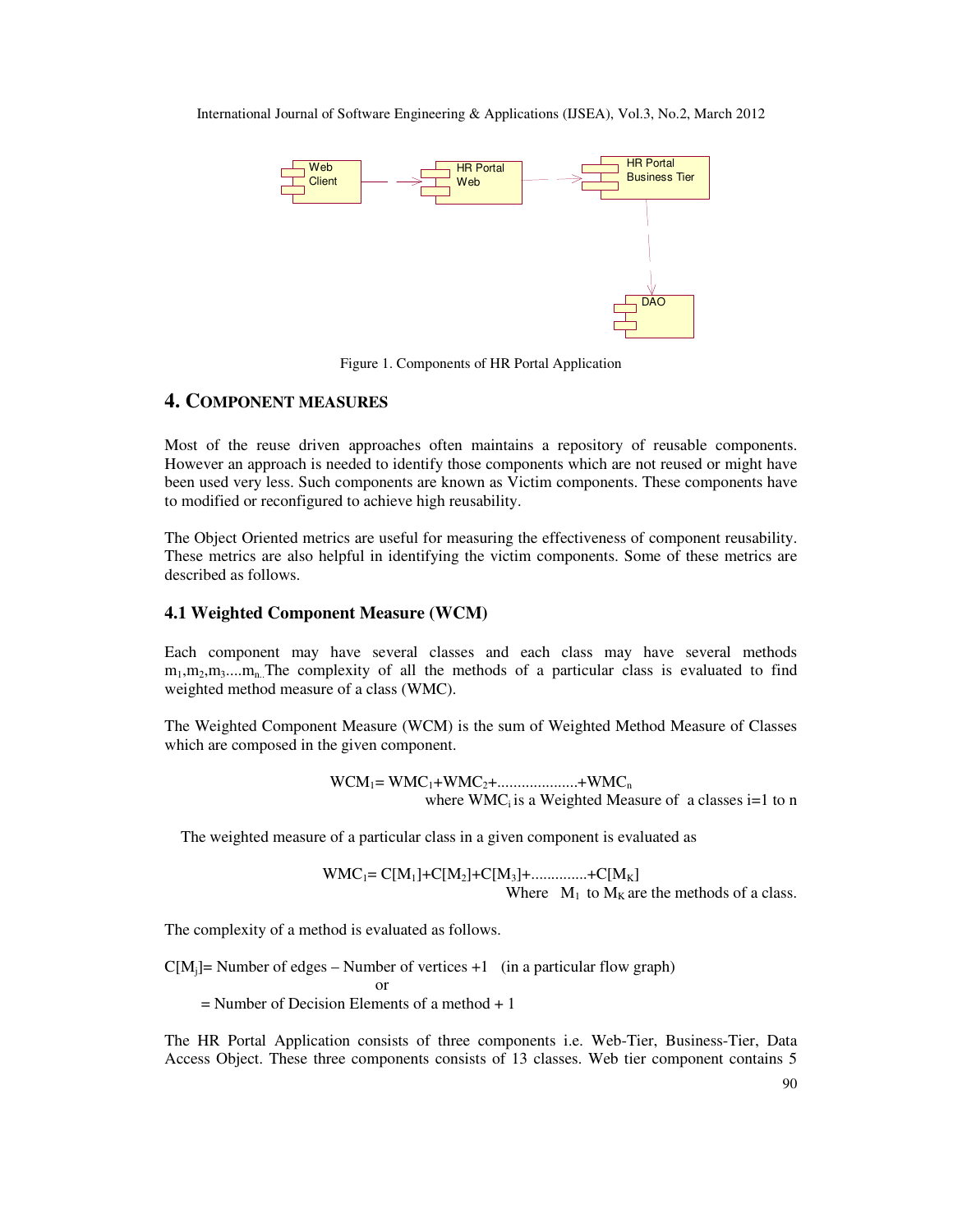classes, business tier contains 3 classes and DAO component 5 classes. The Weighted Component Measure (WCM) of the Webtier component is as follows

 $WCM_{WBT} = WMC_{HR} + WMC_{INT} + WMC_{RS} + WMC_{LS}$ 

The Weighted Measures of a class are as follows:

 $WMC_{HR} = C[M_{PR}] + C[M_R]$  $WMC_{INT} = C[M_{PR}] + C[M_{AR}]$  $WMC_{RS}=C[M_{PR}]+C[M_{RG}]$  $WMC_{LS}=C[M_{PS}]$ 

The complexity of the methods is evaluated as follows:

 $C[M_{PR}] = 11+1 = 12$  $C[M_R] = 10+1 = 11$  $C[M_{PR}] = 11+1 = 12$  $C[M_{AR}] = 6+1 = 7$  $C[M_{PR}] = 11+1 = 12$  $C[M_{RG}] = 8 + 1 = 9$  $C[M_{PS}] = 11+1 = 12$ 

 $WMC_{HR} = C[M_{PR}] + C[M_R] = 12 + 11 = 23$  $WMC_{INT} = C[M_{PR}] + C[M_{AR}] = 12 + 7 = 19$  $WMC_{RS} = C[M_{PR}] + C[M_{RG}] = 12 + 9 = 21$  $WMC_{LS}=C[M_{PS}]=12$ 

The Weighted Component Measure(WMC) of the Webtier component is as follows:

 $WCM_{WBT}$ =  $WMC_{HR}$ + $WMC_{INT}$ + $WMC_{RS}$ + $WMC_{LS}$ 

WCM<sub>WBT</sub>=23+19+21+12  $=75$ 

The Weighted Component Measure(WCM) of the Businesstier component is as follows:

 $WCM_{BT}$ = WMC<sub>EMP</sub>+WMC<sub>HRPB</sub>+WMC<sub>IR</sub>

The Weighted Measures of a class are as follows:

 $WMC<sub>EMP=</sub>C[M<sub>GS</sub>] + C[M<sub>SS</sub>] + C[M<sub>A</sub>] + C[M<sub>ACP</sub>]$  $WMC_{HRPB} = C[M_{RC}] + C[M_{R}]$  $WMC_{IR}$ =C[ $M_{VR}$ ]+C[ $M_{AIR}$ ]

The cyclomatic complexity of a method is evaluated as follows:

 $C[M_{GS}] = 5+1 = 6$  $C[M_{SS}] = 6+1 = 7$  $C[M_A] = 7+1 = 8$  $C[M_{ACP}] = 21+1 = 22$  $C[M_{RC}] = 12+1 = 13$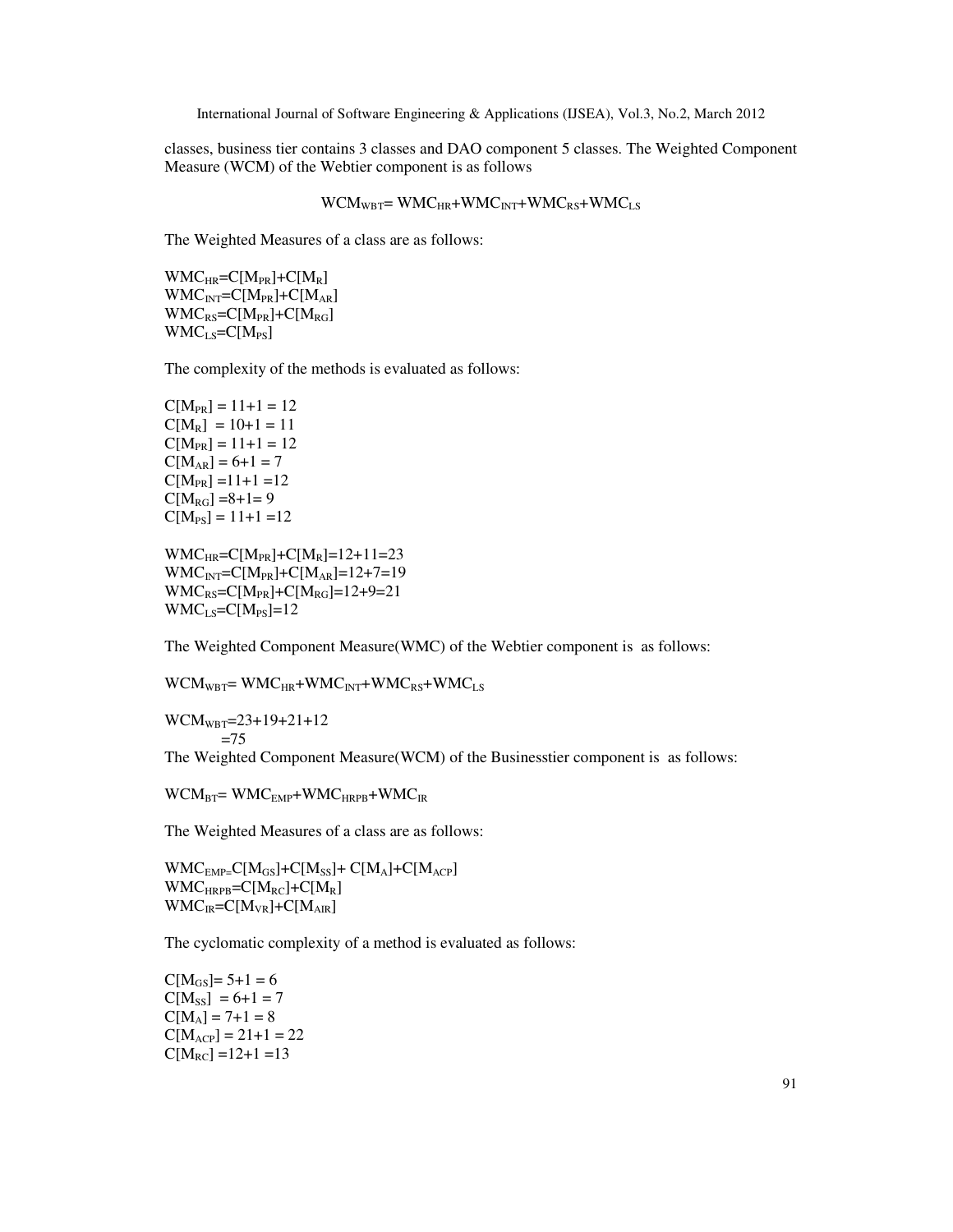$C[M_R] = 10+1=11$  $C[M_{VR}] = 9+1 = 10$  $C[M_{AIR}] = 13+1=14$ 

The Weighted Measures of a class are as follows:

 $WMC_{BT} = C[M_{GS}] + C[M_{SS}] + C[M_A] + C[M_{ACP}] = 6 + 7 + 8 + 22 = 43$  $WMC_{HRPB} = C[M_{RC}] + C[M_{R}] = 13 + 11 = 24$  $WMC_{IR}$ =C[M<sub>VR</sub>]+C[M<sub>AIR</sub>]=10+14=24

The Weighted Component Measure(WCM) of the Businesstier component is as follows:

 $WCM_{BT}$ = WMC $_{EMP}$ +WMC $_{HRPB}$ +WMC $_{IR}$ 

 $WCM<sub>BT</sub> = 43 + 24 + 24$ 

 $=91$ 

The Weighted Component Measure(WCM) of the Data Access Object component is as follows:

 $WCM_{DAO}$ =  $WMC_{BDO}$ + $WMC_{EDO}$ + $WMC_{IDO}$ + $WMC_{HRDO}$ + $WMC_{PDO}$ 

The Weighted Measures of a class are as follows:

 $WMC_{BDO}$ =C[ $M_{GC}$ ]+C[ $M_{CC}$ ]  $WMC_{HRO}=C[M_{RC}]+C[M_{RE}]$  $WMC<sub>EDO</sub>=C[M<sub>GP</sub>]+C[M<sub>GE</sub>]+C[M<sub>AE</sub>]+C[M<sub>GEE</sub>]+C[M<sub>RC</sub>]$  $WMC_{\text{IDO}=C[M_{\text{VIR}}]+C[M_{\text{AIR}}]}$  $WMC_{PDO}$ =C[ $M_{RC}$ ]+C[ $M_{AT}$ ]

The cyclomatic complexity of a method is evaluated as follows:  $C[M_{GC}] = 34+1=35$  $C[M_{CC}]_ = 4+1=5$  $C[M_{RC}] = 12+1=12$  $C[M_{RE}] = 13+1=14$  $C[M_{GP}] = 9+1=10$  $C[M<sub>GE</sub>] = 13+1=14$  $C[M_{AE}] = 21 + 1 = 22$  $C[M<sub>GEE</sub>]=14+1=15$  $C[M_{RC}] = 22 + 1 = 23$  $C[M_{VIR}] = 9 + 1 = 10$  $C[M_{AIR}] = 13+1=14$  $C[M_{RC}] = 29 + 1 = 30$  $C[M_{AT}] = 6 + 1 = 7$ 

The Weighted Measures of a class are as follows:

 $WMC_{\text{BDO}=C[M_{\text{GC}}]+C[M_{\text{CC}}]=35+5=40$  $WMC_{HRO} = C[M_{RC}] + C[M_{RE}] = 13 + 14 = 27$  $WMC_{EDO} = C[M_{GP}] + C[M_{GE}] + C[M_{AE}] + C[M_{GEE}] + C[M_{RC}] = 10 + 14 + 22 + 15 + 23 = 84$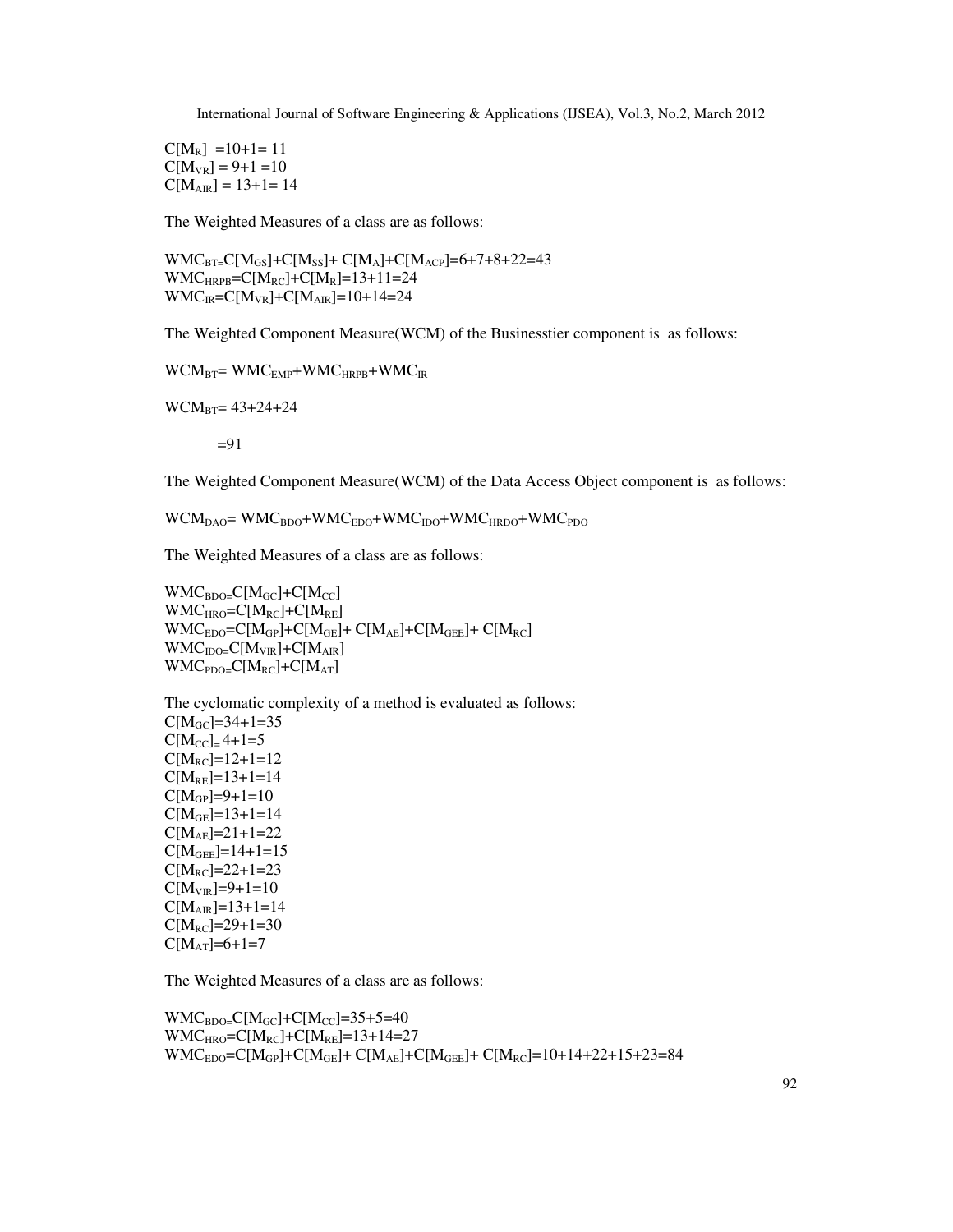$WMC_{\text{IDO}} = C[M_{\text{VIR}}] + C[M_{\text{AIR}}] = 10 + 14 = 24$  $WMC_{PDO} = C[M_{RC}] + C[M_{AT}] = 30 + 7 = 37$ 

The Weighted Component Measure(WCM) of the Data Access Object component is as follows:

 $WCM_{DAO} = WMC_{BDO} + WMC_{EDO} + WMC_{IDO} + WMC_{HRDO} + WMC_{PDO}$ 

 $WCM_{DAO} = 40 + 84 + 24 + 27 + 37 = 212$ 

#### **4.2 Depth of Inheritance Tree Measure**

The depth of inheritance is a length from the node where the class is located to the root of the tree. The depth of inheritance tree measures in the maximum length from the node to the root.

The DIT for the Web-tier component is equal to 3.

The DIT for the DAO Component is equal to 2.

The DIT for the business-tier component is equal to 3.

#### **4.3 Number of Children Measure**

The Number of Children (NOC) measure quantifies the number of immediate subclasses subordinated to a class in the class hierarchy. It measures how many subclasses are inherits the methods of the parent.

The NOC for a class HTTPServlet in component Webtier is 4.

The NOC for a class BaseDAO in DAO component is also 4.

At any particular point of time, if the designer wants to know about which part of the system is not effectively reused then a lookup is to be performed on the component management relation. A Central repository maintains a table for managing a component reuse. This table contains two fields. One specifies the name of the component and the count specifies the number of times the component was reused by several systems.

| Component           | <b>Count of Reuse</b> |
|---------------------|-----------------------|
| Webtier             | 12                    |
| <b>Businesstier</b> |                       |
| DAO                 | 18                    |

|  |  | Table 1. Component Management Relation |  |
|--|--|----------------------------------------|--|
|--|--|----------------------------------------|--|

Table 1. specifies the list of HR portal system components which were reused by several applications. If any component is not used frequently, they are termed as victim components. As Businesstier component was used only 5 times, it can be a candidate of victim component. The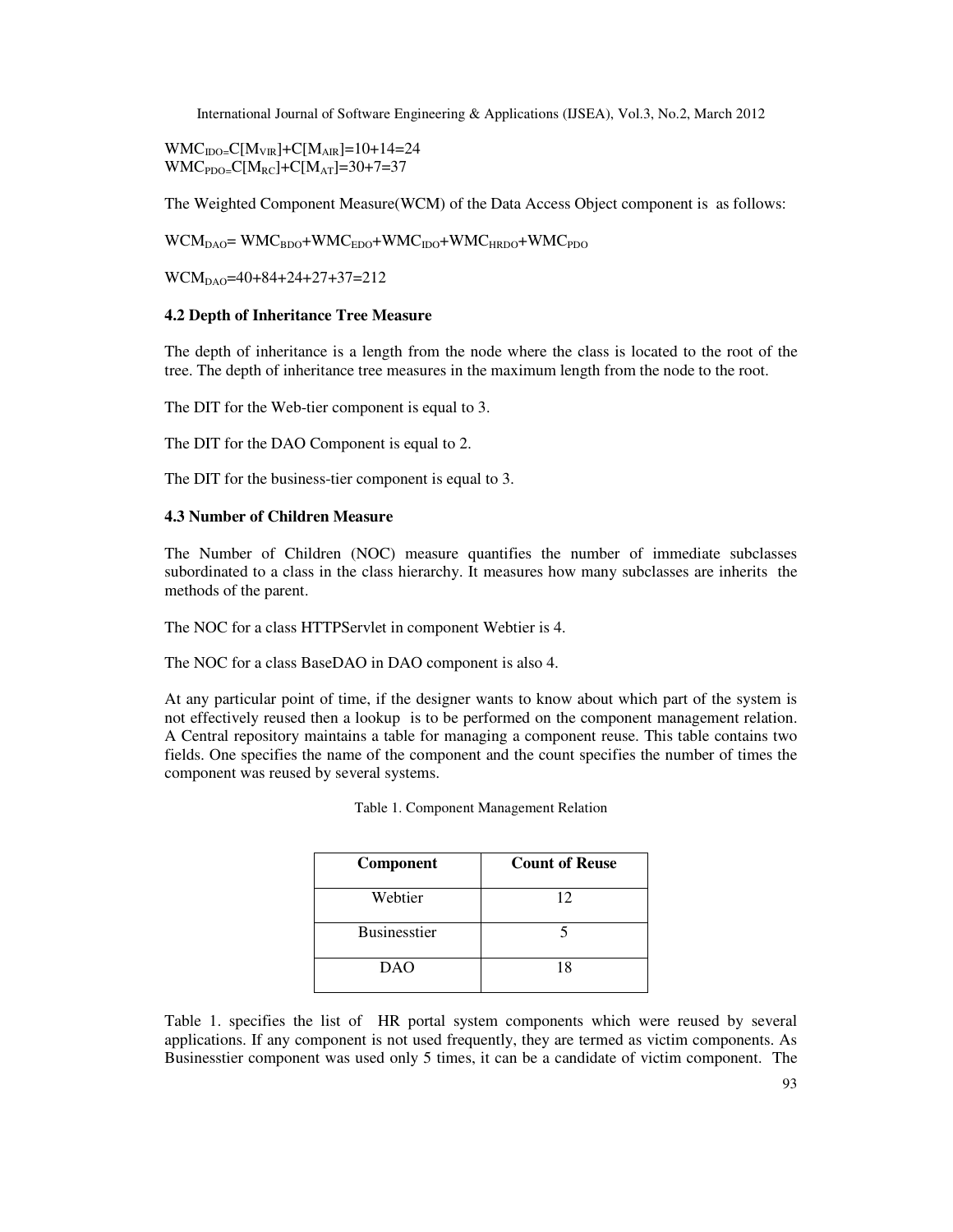victim component has to be reconfigured by dividing it into several parts to increase the reusability count in future. However reconfiguring the non-victim components may also enhance the reusability of the system. The idea is to reconfigure those components which are highly cohesive. Hence, a Coupling Between Object Measure (CBOM) of such components is to be evaluated.

# **5. COMPONENT RECONFIGURATION**

Coupling represents the strength of relationship between the components of the system. A well structured system demands loose coupling and a tight cohesion. Those components which are highly cohesive in nature needs to be reconfigured. Coupling between object measure is used to identify the highly cohesive components.

Coupling between object measure (CBOM) for a component is defined as the number of invocations by the specified component. Those components whose CBOM is high or those component(s) of the system whose CBOM is greater than certain scalar value are the components which needs to be reconfigured at the earliest.

Hence a reconfigurable component (Cr) can be identified as

 $Cr = Max \{ CBOM(Ci) \}$ , where  $C1, C2,...$  Cn are components of the system (or)

 $Cr_j = \{ CBOM(Ci) > P\}$ , where P is a scalar value whose value differs from one domain to the other.

The following figure specifies the number of invocations by different components in HR portal application.

| Hot Spots - Method                                                                                           | Self time $\lceil \% \rceil$ $\vee$ | Self time                   | Invocations |                | 圃            |
|--------------------------------------------------------------------------------------------------------------|-------------------------------------|-----------------------------|-------------|----------------|--------------|
| com.mycompany.hr.dao.BaseDAO.getConnection ()                                                                |                                     | 1267 ms (41.4%)             |             | 50             | ∣⊼           |
| com.mycompany.hr.dao.EmployeeDAO.addCandidateProfile (com.mycompany.hr.vo.CandidateProfile)                  |                                     | 946 ms (30.9%)              |             | 20             |              |
| com.mycompany.hr.dao.EmployeeDAO.addEmployeeCredentials (com.mycompany.hr.vo.EmployeeCredentials)            |                                     | 624 ms (20.4%)              |             | 20             |              |
| com.mycompany.hr.dao.EmployeeDAO.authenticateEmployee (com.mycompany.hr.vo.EmployeeCredentials)              |                                     | 85.8 ms (2.8%)              |             | 10             |              |
| org.apache.jsp.Login isp. ispService (iavax.servlet.http.HttpServletRequest, iavax.servlet.http.HttpServlet  |                                     | 54.6 ms (1.8%)              |             | 25             |              |
| com.mycompany.hr.process. EmployeeBeanRemote Remote DynamicStub.addCandidateProfile (com.myco                |                                     | 30.8 <sub>ms</sub><br>(196) |             | 20             |              |
| com.mycompany.hr.process. EmployeeBeanRemote Remote DynamicStub.authenticate (com.mycompany.h                |                                     | 15.2 ms (0.5%)              |             | 10             |              |
| com.mycompany.hr.servlet.HRProcessServlet.processRequest (javax.servlet.http.HttpServletRequest, javax       |                                     | 11.3 ms $(0.496)$           |             | 22             |              |
| com.mycompany.hr.process. EmployeeBeanRemote Remote DynamicStub.addCredentials (com.mycompany                |                                     | 8.7 ms (0.3%)               |             | 20             |              |
| org.apache.jsp.AddCandidate_jsp._jspService (javax.servlet.http.HttpServletRequest, javax.servlet.http.Htt   |                                     | 5.47 ms $(0.296)$           |             | 23             |              |
| com.mycompany.hr.servlet.LoginServlet.processRequest (javax.servlet.http.HttpServletRequest, javax.servl     |                                     | 3.21 ms (0.1%)              |             | 10             |              |
| org.apache.jsp.Welcome jsp. jspService (javax.servlet.http.HttpServletRequest, javax.servlet.http.HttpSer    |                                     | $1.86$ ms $(0.1\%)$         |             | 6              |              |
| com.mycompany.hr.process.EmployeeBeanBean.authenticate (com.mycompany.hr.yo.EmployeeCredentials)             |                                     | $1.17$ ms<br>(0.96)         |             | 10             |              |
| org.apache.jsp.ViewProfile_jsp._jspService (javax.servlet.http.HttpServletRequest, javax.servlet.http.HttpSe |                                     | 0.856 ms<br>(0.96)          |             | з              |              |
| com.mycompany.hr.servlet.HRProcessServlet.doGet (javax.servlet.http.HttpServletRequest, javax.servlet.htt    |                                     | $0.368$ ms<br>(096)         |             | 22             |              |
| com.mycompany.hr.dao.BaseDAO. <init>()</init>                                                                |                                     | $0.235$ ms<br>(0.96)        |             | 50             |              |
| com.mycompany.hr.dao.EmployeeDAO. <init> ()</init>                                                           |                                     | $0.195$ ms<br>(0.96)        |             | 50             |              |
| com.mycompany.hr.process.EmployeeBeanBean.addCredentials (com.mycompany.hr.vo.EmployeeCredentials)           |                                     | $0.185 \text{ ms}$<br>(096) |             | 20             |              |
| com.mycompany.hr.servlet.LoginServlet.doPost (javax.servlet.http.HttpServletRequest, javax.servlet.http.Htt  |                                     | $0.177$ ms<br>(0.96)        |             | 10             |              |
| com.mycompany.hr.process.EmployeeBeanBean.addCandidateProfile (com.mycompany.hr.vo.CandidateProfile)         |                                     | $0.175$ ms<br>(096)         |             | 20             |              |
| com.mycompany.hr.vo.EmployeeCredentials. <init> ()</init>                                                    |                                     | $0.117$ ms<br>(0.96)        |             | 60             |              |
| com.mycompany.hr.process. EmployeeBeanRemote Wrapper.addCandidateProfile (com.mycompany.hr.vo                |                                     | $0.114$ ms<br>(096)         |             | 20             |              |
| com.mycompany.hr.process. EmployeeBeanRemote_Wrapper.addCredentials (com.mycompany.hr.vo.Employ              |                                     | $0.109$ ms<br>(096)         |             | 20             |              |
| com.mycompany.hr.vo.CandidateProfile. <init> ()</init>                                                       |                                     | $0.104$ ms<br>(0.96)        |             | 40             |              |
| com.mycompany.hr.process. EmployeeBeanRemote_Wrapper.authenticate (com.mycompany.hr.vo.Employee              |                                     | $0.068$ ms<br>(096)         |             | 10             |              |
| com.mycompany.hr.process. EmployeeBeanRemote Wrapper. <init> (com.mycompany.hr.process. EmployeeB</init>     |                                     | $0.066$ ms<br>(096)         |             | $\overline{c}$ |              |
| com.mycompany.hr.servlet.LoginServlet. <init> ()</init>                                                      |                                     | $0.033$ ms<br>(0.96)        |             | $\mathbf{1}$   |              |
| com.mycompany.hr.process. EmployeeBeanRemote_Remote_DynamicStub. <init> ()</init>                            |                                     | $0.028$ ms<br>(096)         |             | 1              |              |
| com.mycompany.hr.servlet.HRProcessServlet. <init> ()</init>                                                  |                                     | $0.026$ ms<br>(0.96)        |             | 1 <sup>9</sup> |              |
| 慢                                                                                                            |                                     |                             |             |                | $\checkmark$ |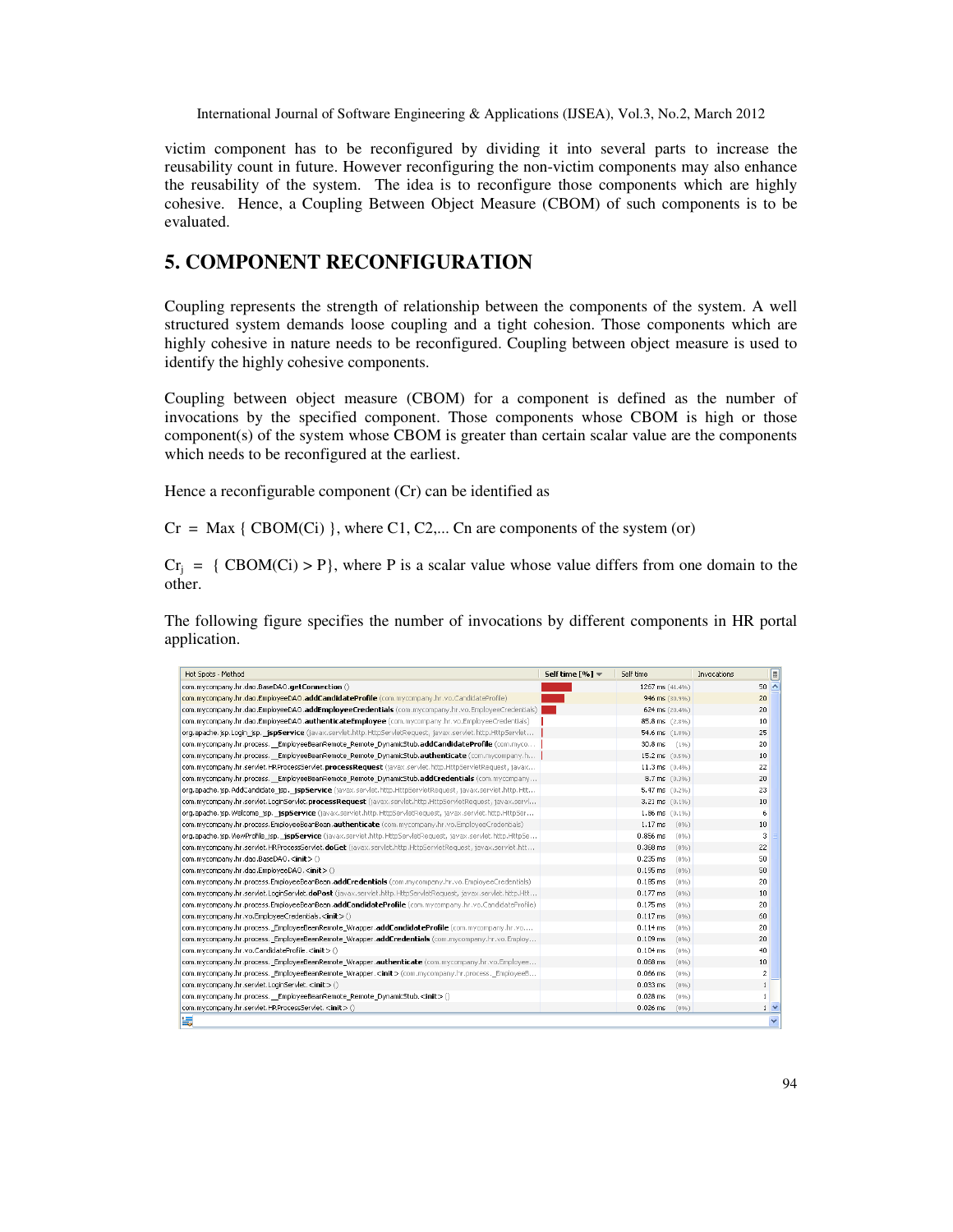Figure 2.Invocations occurred for different components of HR Portal Application

Based on the invocations specified in the above figure, CBOM is evaluated to identify one reconfigurable component.

As there are three components of the HR Portal application viz., Web-tier, Business-tier and DAO, the component with highest CBOM is the candidate for reconfigurable component.

 $Cr = Max \{ CBOM(WBR), CBOM(BR), CBOM(DAO) \}$ 

 $Cr = Max {180, 95,224} = 224$ 

Hence the DAO component has to further reconfigured to reduce the coupling. This is achieved by dividing the DAO component into two sub DAO components viz.,  $DAO<sub>1</sub> \& DAO<sub>2</sub>$ . The division of the DAO component makes the DAO component less cohesive. This is realized later by evaluating the CBO measure of DAO<sub>1</sub> & DAO<sub>2</sub>

## **6. CONCLUSION**

Component reusability helps in developing quality product as the component in the repository is successfully tested. Most of the reusability metrics proposed in literature or either qualitative or they realize only interface reusability metrics. In this paper an effort was made to propose reusable quantitative measures. Components which are less used are identified from the repository known as victim components. Further to achieve high reusability, certain components which are highly cohesive in nature have to be reconfigured. An approach using CBOM was proposed to identify such reconfigurable components. In future, strategies to reconfigure the components are to be realized.

# **ACKNOWLEDGEMENTS**

The work was partly supported by the R & D Cell of Muffakham Jah College of Engineering  $\&$ Technology, Hyderabad, India. The authors would like to thank to all the people from Industry and Academia for their active support.

#### **REFERENCES**

- [1] William B. Frakes, Kyo Kang: Software Reuse and Research: Status and Future, IEEE Transactions on Software Engineering", Vol. 31, No. 7, July 2005
- [2] Xichen Wang, Luzi Wang: Software Reuse and Distributed Object Technology, IEEE Transactions on Software Engineering, 2011.
- [3] Sametinger: Software Engineering with Reusable Components, Springer-Verlag, ISBN 3- 540-62695- 6, 1997.
- [4] Jianli He, Rong Chen, Weinan Gu: A New Method for Component Reuse, IEEE Transactions on Software Engineering, 2009.
- [5] Maurizio Pighin: A New Methodology for Component Reuse and Maintenance, IEEE Transactions on Softwrae Engineering, 2001.
- [6] Yong-liu, Aiguang-Yang: Research and Application of Software Reuse, ACIS International Conference on Software Engineeing, Artificial Intelligence, IEEE, 2007.
- [7] N Md Jubair Basha, Salman Abdul Moiz, A.A.Moiz Qyser: Performance Analysis of HR Portal Domain Components Extraction, IJCSIT, Vol. 2(5), 2011, 2326-2331.